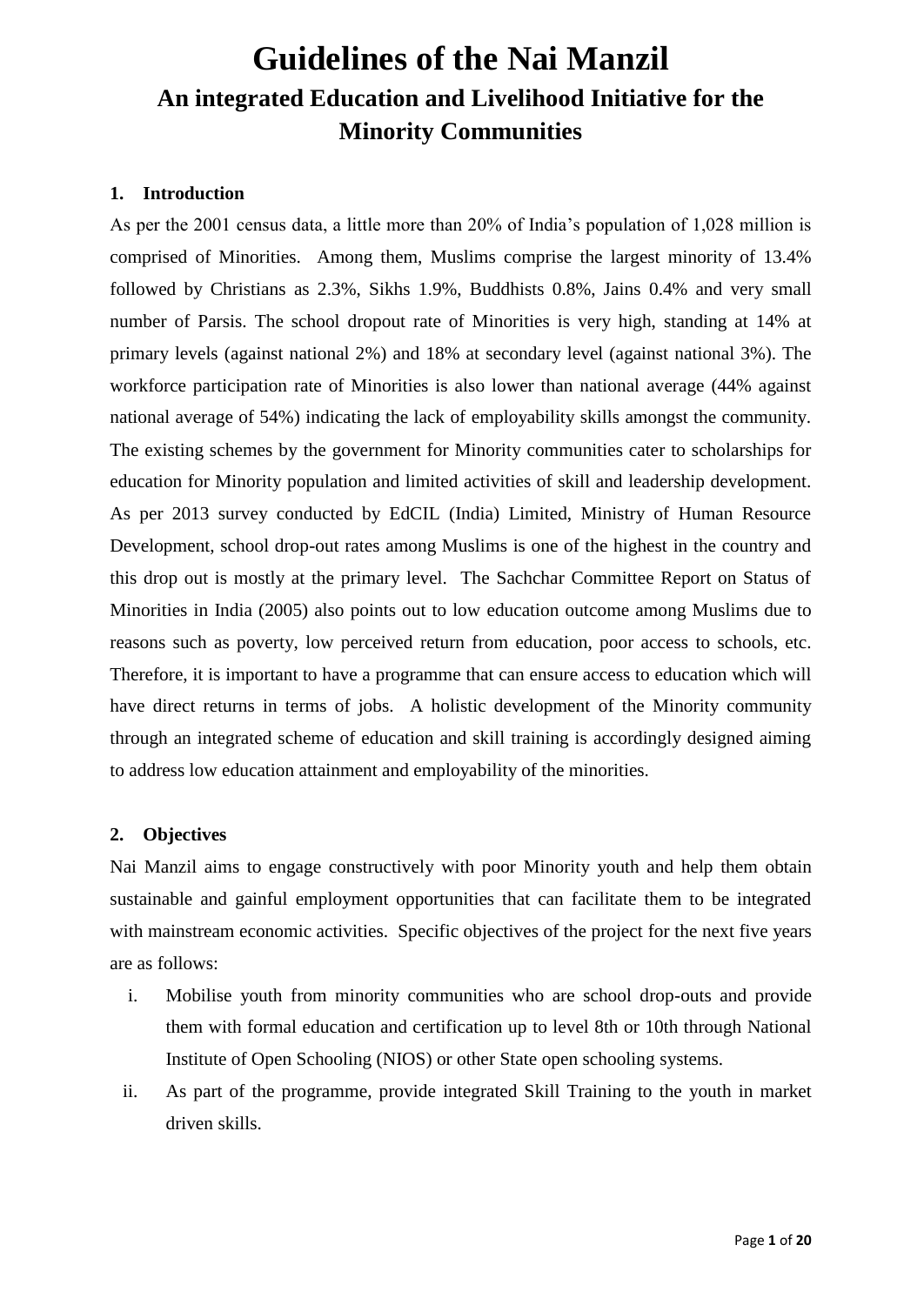- iii. Provide placements to at least 70% of the trained youth in jobs which would earn them basic minimum wages and provide them with other social protection entitlements like Provident Funds, Employee State Insurance (ESI) etc.
- iv. Raise awareness and sensitization in health and life skills.

# **3. Approach**

The implementation approaches of the Project are as follows:

- i. The present project is a pilot and would include a number of activities which will enable the government to learn on strategies and for education and skill training for Minority Communities in India. It would create a base line assessment analysing economic and social background of each family etc.
- ii. It is to be implemented throughout the country in a phased manner. Minority concentration areas would be the main geographical target.
- iii. Registered Company /Firm/ Trust/ Society and/or Government Programme Implementing Agencies (PIA) would be appointed for the purpose.
- iv. Innovation would be encouraged by the Project at every level to bring about equity in terms of educational outcomes and employability of the Minorities keeping in mind their social and economic conditions.
- v. The Project would be implemented by a Project Management Unit (PMU) to be based in Ministry of Minority Affairs headed by a Joint Secretary from the Ministry. He/She will be assisted by a team of experts hired from the market to look into different components of the Scheme.

#### **4. Strategy**

i. **Mobilisation:** Minority Below Poverty Line (BPL) youth in the age group of 17-35 years who are school drop-outs are the main target population under the Scheme. They will be mobilised through various strategies appropriate to their culture. Advocacy / Information, Education & Communication (IEC) and awareness generation programmes will be designed and implemented at the macro level by the Ministry and at the micro level in the project areas by the PIAs. The women trained under "Nai Roshni", Ministry of Minority Affairs" scheme for leadership development of Minority women, will also be used as mobilizers for this scheme. Similarly community level structures like Self Help Groups (SHGs) could also be used to mobilise youth. The primary catchment area for beneficiaries under this scheme will be the 1,228 Community Development Blocks where Minority population is 25% or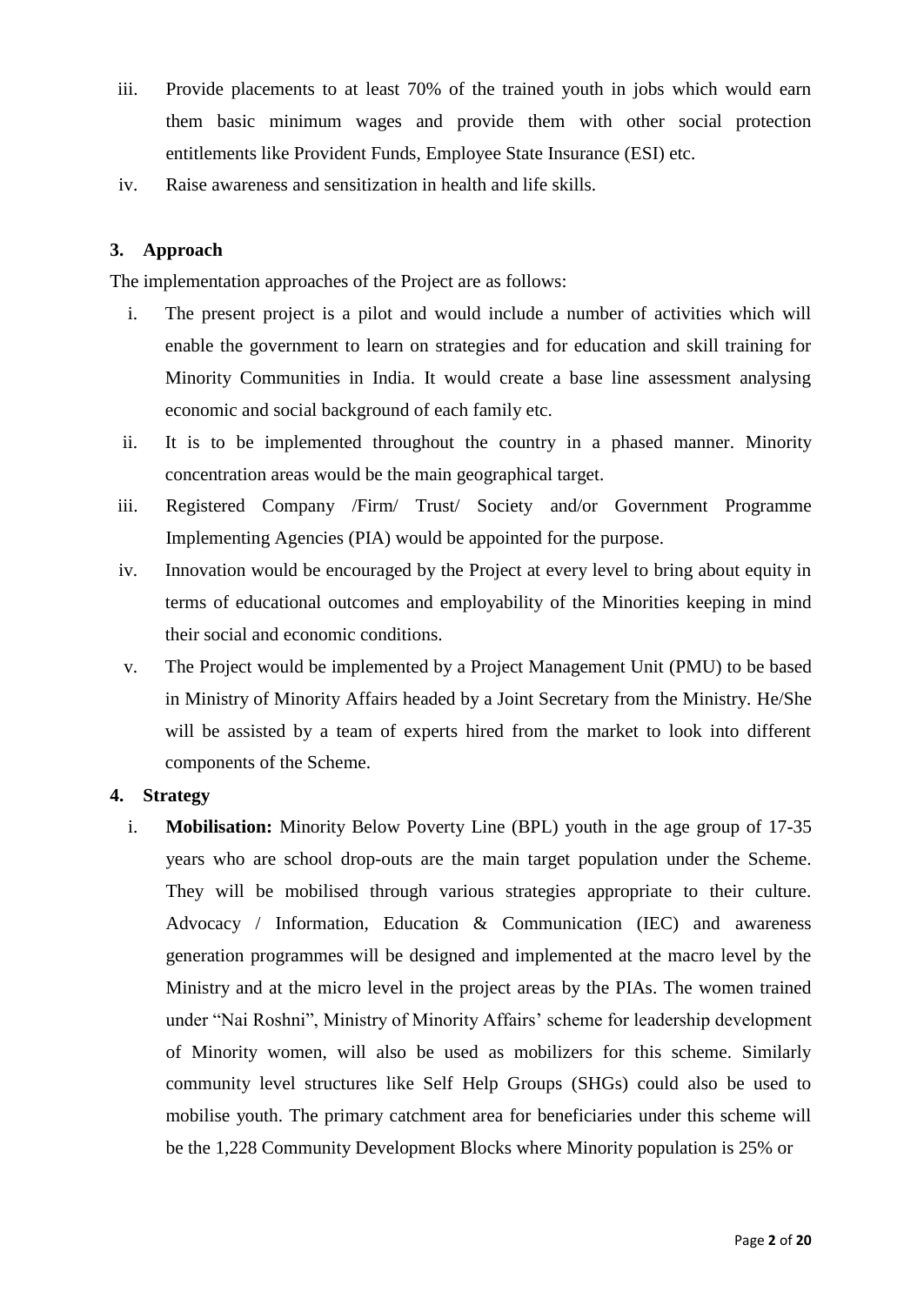more of total population as identified by the Ministry of Minority Affairs. Additional catchment areas beyond these Blocks may also be notified by the Steering Committee for the implementation of this scheme in consultation with the State governments.

- ii. **Identification and Selection:** The youth mobilised under the Scheme will be provided appropriate counselling which will help the PIA to do a pre-selection screening of the candidates to identify appropriate support in terms of education and skilling. This will also form the database for the baseline.
- iii. **Placement:** After successful completion of training, the PIAs will facilitate the placement of trainees in jobs for wage employment. It is mandated that minimum 70% of the youth trained under the project should be successfully placed within three months of completion of training. Attempt will be made to place them in organised industries, however, in case this is not possible, it will be ensured that their wage is above basic minimum wage at the state level and they get other benefits like Provident Fund, ESI, Paid leave etc.

#### **5. Scheme Components**

The scheme will provide non-residential integrated education and skill training programme for 9 to 12 months of which a minimum 3 months should be devoted to skill training. It is expected that the training delivery under this scheme will be fully integrated, with various components described being offered in parallel to each candidate over the duration of training.

#### *5.1 Basic Bridge Program*

A Basic Bridge Program will be offered to beneficiaries that will result in a certification from the National Institute of Open Schooling (NIOS) or any other State Board that offers open schooling. Depending on his / her eligibility, a beneficiary will undergo the Open Basic Education (OBE) level "C" course which is equivalent to Class VIII, or the Secondary Level Examination Program of NIOS / State Board which is equivalent to Class X. The assessment and certification will be as per NIOS / State Board norms. This will also be supplemented with periodic regular internal assessments conducted by the PIA/PIAs to track the learning progress. In case a candidate fails to pass the Open Schooling Examination in the first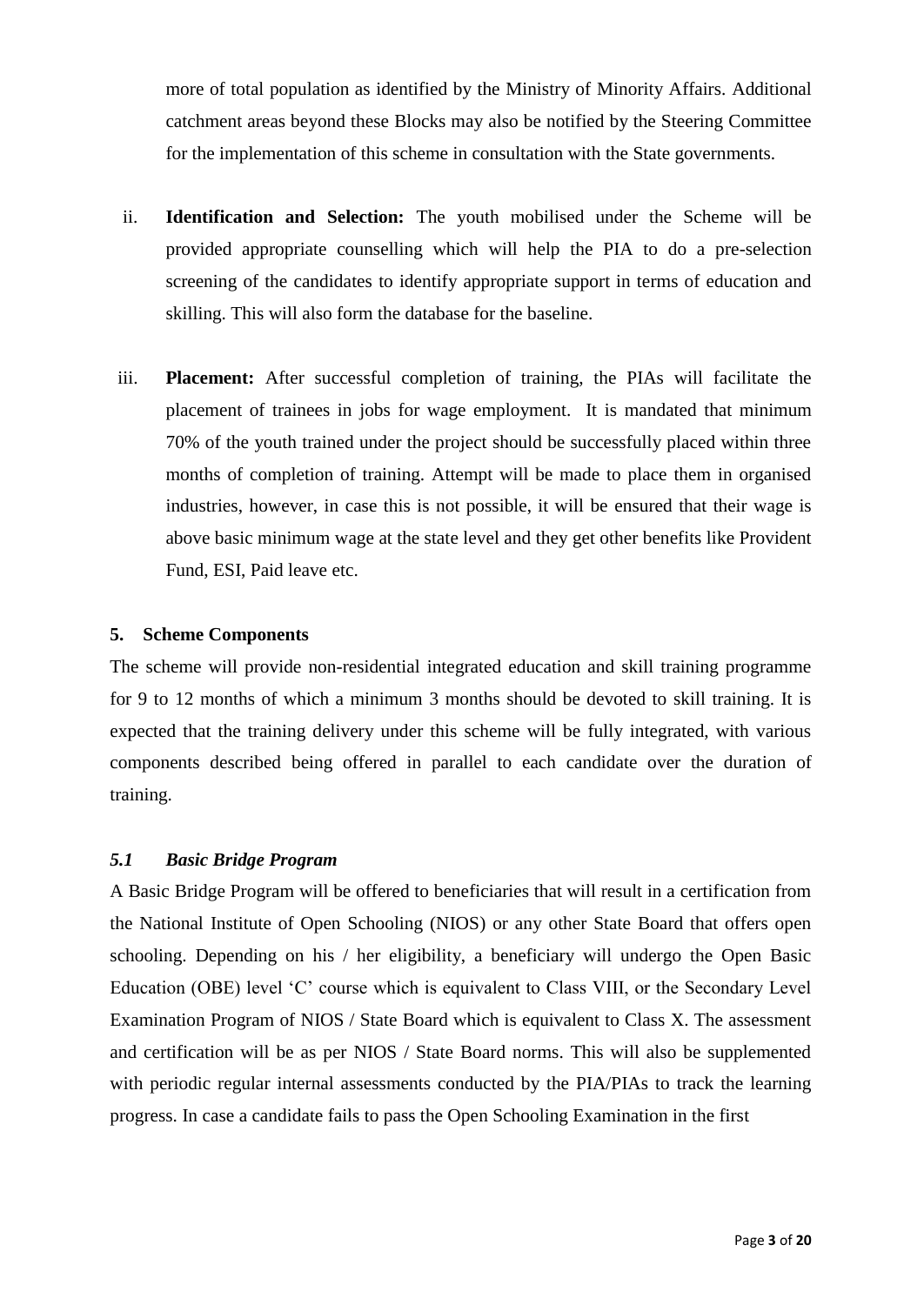attempt, he/she will be encouraged to take more number of attempts (NIOS allows each student to take nine attempts in five years to clear Class X).

# *5.2 Skill Training and Placement*

- i. The curriculum and other inputs will be used for training as per norms of Ministry of Skill Development and Entrepreneurship (MSDE).
- ii. Each participant will undergo a skill based training program based on his/her aptitude and capability to be selected from the options of sector specific Vocational Skill Programs available under this Project. This would also include relevant soft-skills and life-skills.
- iii. For the skills training program, the syllabus would be as per the Modular Employable Skills (MES) / Qualification Pack-National Occupational Standard (QP-NOS) compliant with National Skills Qualification Framework (NSQF)
- iv. The process of assessment and certification would be as per the stipulation of Modular Employable Skills (MES) of National Council for Vocational Training (NCVT), or the Sector Skill Council (SSC).
- v. The skill training programme will be of minimum 3 months duration and will include soft skills training, basic IT training and basic English training.
- vi. The focus of this programme will be that the training should result in gainful and sustainable employment for the youth.
- vii. The sector for skill training will be market relevant as assessed by the PIA during the skill gap study undertaken for the project. The skill gap survey done by PIA will be cross checked with skill gap survey done by MSDE. A final decision, on selection of trades /courses will be done by Ministry. Therefore, during the submission of the Proposal, the PIA should mention the skill demand in the area on the basis of some analysis of the industries both the manufacturing and service sectors in the area.
- viii. The PIAs are required to place successful candidates in regular employment in the sector in which he/she was trained. Employment in the formal sector is desirable, however, if that is not possible then the PIA should ensure that the job provides for minimum wages as mandated in the state for semi-skilled workers and the employer should provide for Provident Fund, ESI*,* Pradhan Mantri Jeevan Jyoti Beema Yojana (PMJJBY) during the currency of programme and other benefits to its staff.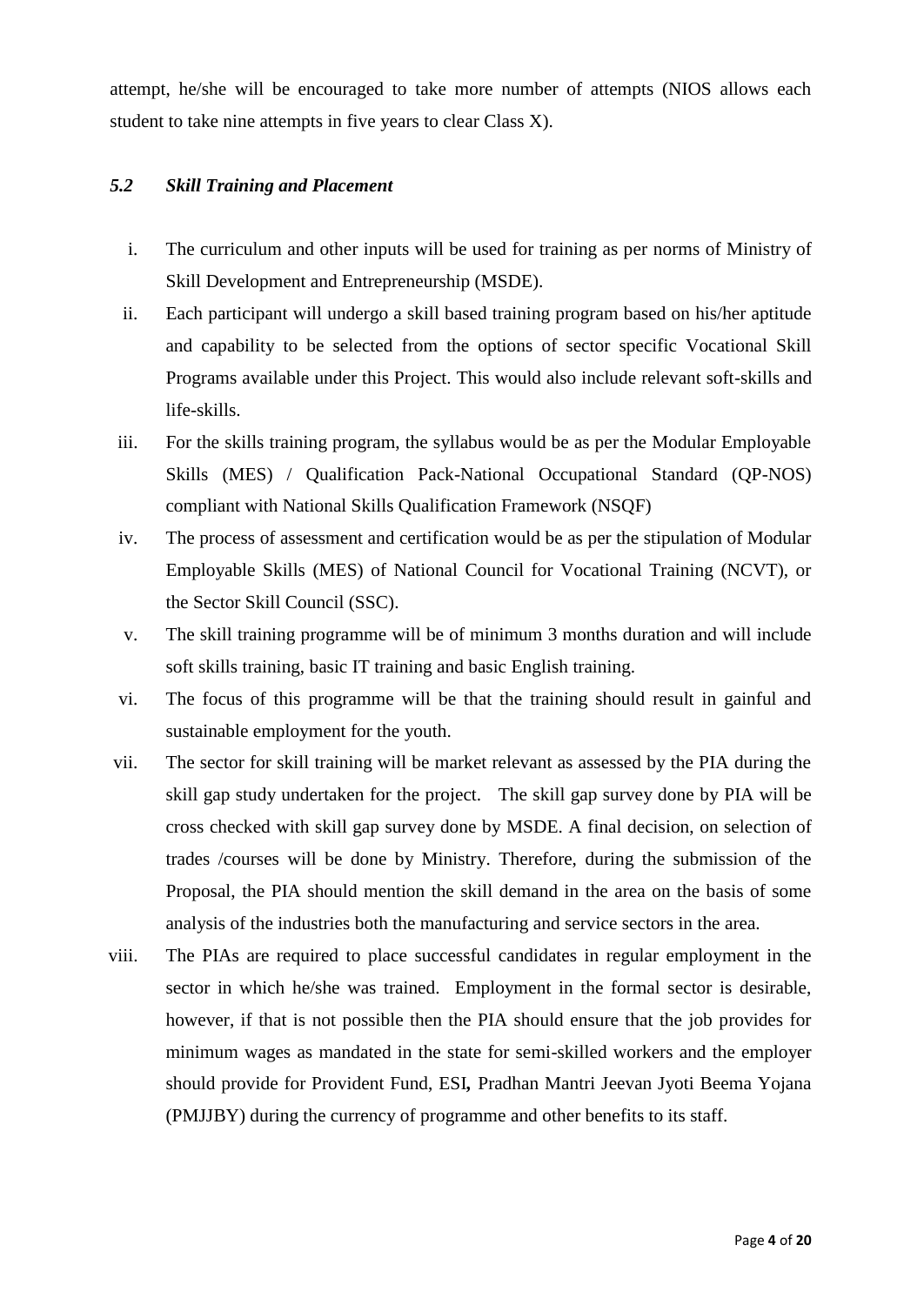- ix. In order to attract employers, the PIA should have regular contact with the industries in the local area and conduct job fairs either on its own or in partnership with the State Skill Development Mission.
- x. Once placed the PIA should provide post placement support to the candidates for atleast three months through regular counselling either through visits or phone calls or any other modes that is convenient.
- xi. The PIA will also track all its students for a period of one year. If during that time the students" drops out of the labour market, the PIA will be responsible for finding another job for him/her.

# *5.3 Health and Life Skills*

All participants would also be provided a module on health awareness and life skills including basic hygiene, first aid, etc.

# **6. Eligibility Criteria**

# *6.1 Trainees/Beneficiaries*

The program will be rolled out across all regions in the country. The total physical target of training approximately 100,000 minority candidates under the program will be phased over the implementation period of 5 years. It is expected that about 2% of the target will be covered in the first year, and the remaining distributed over the following years.

- i. The trainee should belong to Minority community as notified under National Commission for Minorities Act 1992 (viz. Muslims, Christians, Sikhs, Buddhists, Jains and Parsis).
- ii. In the States/UTs where some other minority communities notified by respective State/UT Governments exist, they may also be considered eligible for the programme but they will not occupy more than 5% of the total seats.
- iii. The trainee should be between 17-35 years of age.
- iv. Certain particular pockets of concentration of minority population within a non-minority district or city will also be eligible for consideration.
- v. The trainees should belong to the Below Poverty Line (BPL) population both from urban and rural areas.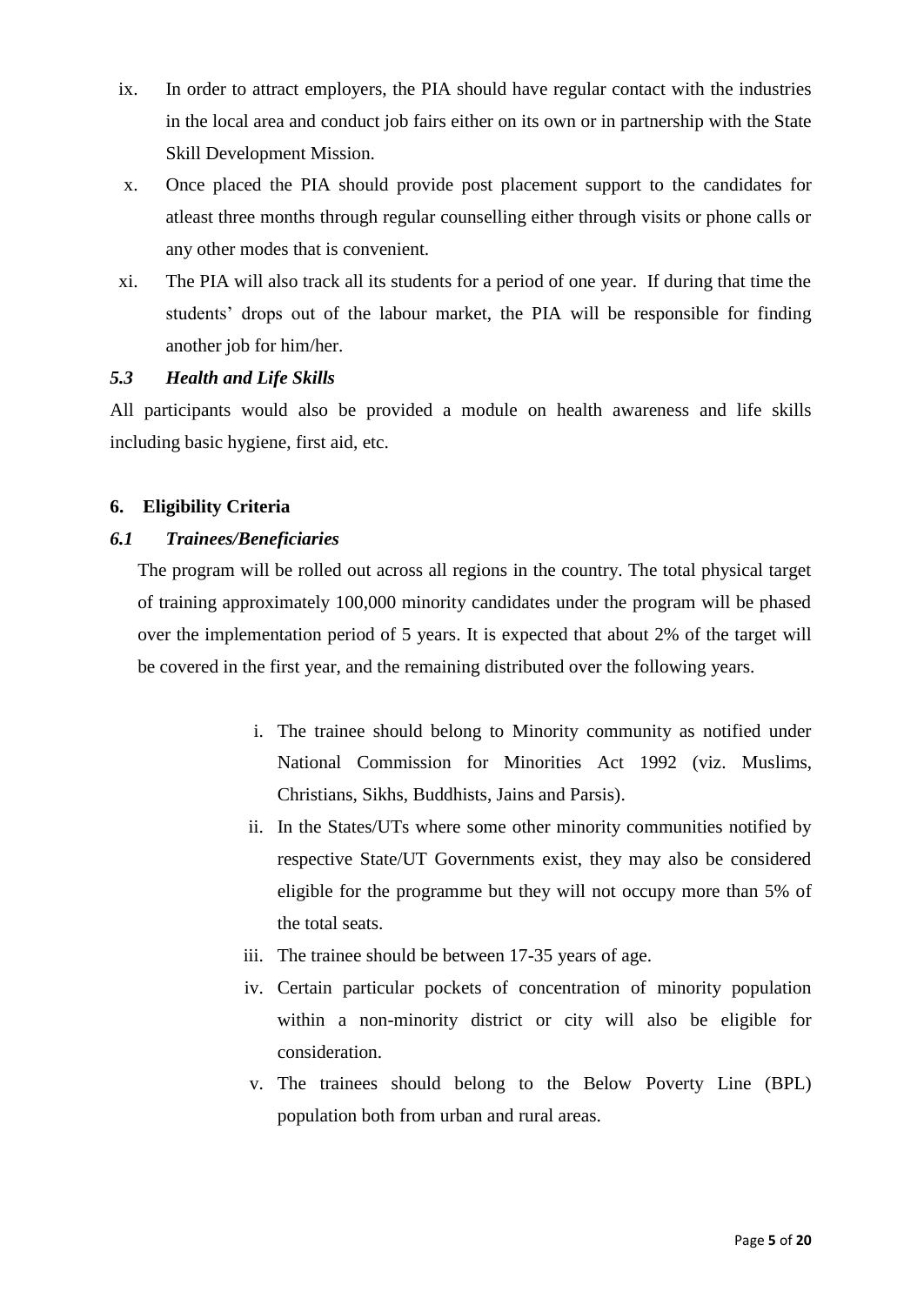- vi. The minimum qualification of trainee should be as per NIOS / equivalent defined below:
	- a) **For Class VIII Bridge Program:** Candidate should possess Class V pass or failed school leaving certificate or equivalent of education or provide self-certificate stating his/her capability to pursue this course. Candidate should fulfil the minimum age as prescribed by NIOS or equivalent board to pursue the course.
	- b) **For Class X Bridge Program:** Candidate should possess Class VIII pass school leaving certificate or equivalent of education or provide self-certificate stating his/her capability to pursue this course. Candidate should fulfil the minimum age as prescribed by NIOS or equivalent board to pursue the course.
- vii. 30% of the beneficiary seats will be earmarked for girl / women candidates and 5% of the beneficiary seats will be earmarked for persons with disability belonging to the minority community under the scheme. To promote inter-community solidarity, 15% candidates belonging to BPL families of non-minority communities will also be considered.
- viii. In case reserved categories as prescribed under this scheme remain vacant, these vacant seats may be treated as unreserved.

#### *6.2 Eligibility of Programme Implementing Agencies (PIAs)*

- (i) PIAs will be invited to participate in the Scheme. The selection of PIA would be subject to a rigorous process of appraisal and due diligence as laid down in the Criteria for Selection of PIAs. Below is a tentative list of the types of institutions that will be selected as PIAs under the Project:
	- a) Government or Private ITIs affiliated to NCVT or SCVT
	- b) Schools / Institutes approved by Central or State Boards of Secondary Education or Open Schooling (or equivalent).
	- c) PIA should have turnover of at least Rs. 15 Crore in preceding 3 financial year and should have at least trained 500 trainees per year in last 3 years for empanelment.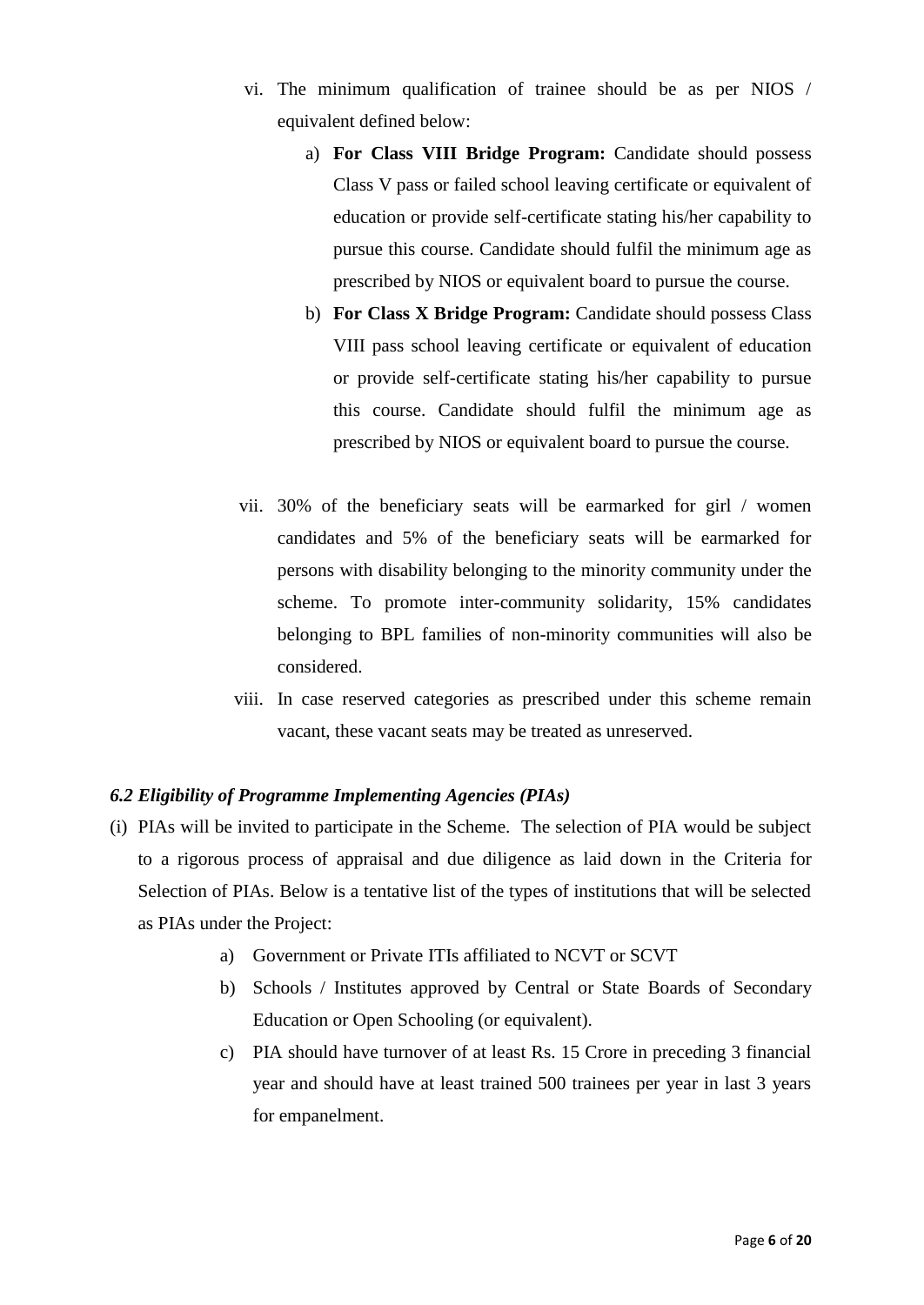- d) Registered Company /Firm/ Trust/ Society conducting vocational education / training / job oriented / self-employment/ entrepreneurship development training courses having essentially trained 500 persons annually in the last three years under a Central Government Scheme. It should have been in existence for at least three years holding a valid Permanent Income Tax Account Number or Service Tax Registration Number. It must have audited accounts of statements for last three years and should not have been blacklisted by any Government entity in India. It should submit a letter of satisfactory performance from concerned Central Government Ministry under whose scheme it has trained more than 1000 persons.
- (ii) The PIAs are allowed to come in a Consortium with each partner responsible for implementation of one major component. Under Consortium approach, the documents would be obtained from all partners and lead PIA would be responsible. However, the financial documents like balance sheet etc. of lead PIA and other partner will be obtained in case of consortium/Joint Venture.
- (iii) The PIAs would be empanelled by an Inter-Ministerial Selection Committee chaired by concerned Joint Secretary for the period of 5 years subject to their annual performance and priorities set by Ministry. The selected PIAs will be allowed to operate in one or more regions as decided at the time of selection. Outsourcing or franchising is not permitted under the scheme.
- (iv) The appraisal process of the PIA would include qualitative appraisal of the following:
	- a) **Organisation Strength**: Include organisation skilling experience, experience of promoters and management team, robustness of internal organisational policies, quality of trainers.
	- b) **Training and Placement Track Record**: Include applicant PIAs and/or consortium partners performance in government and private projects, candidate feedback, employer feedback, tie up with industry etc.
	- c) **Education Record**: Include the Organisation's or consortium partner's experience in implementing basic education projects like number of students enrolled, examined and passed the Board examination in the past three years.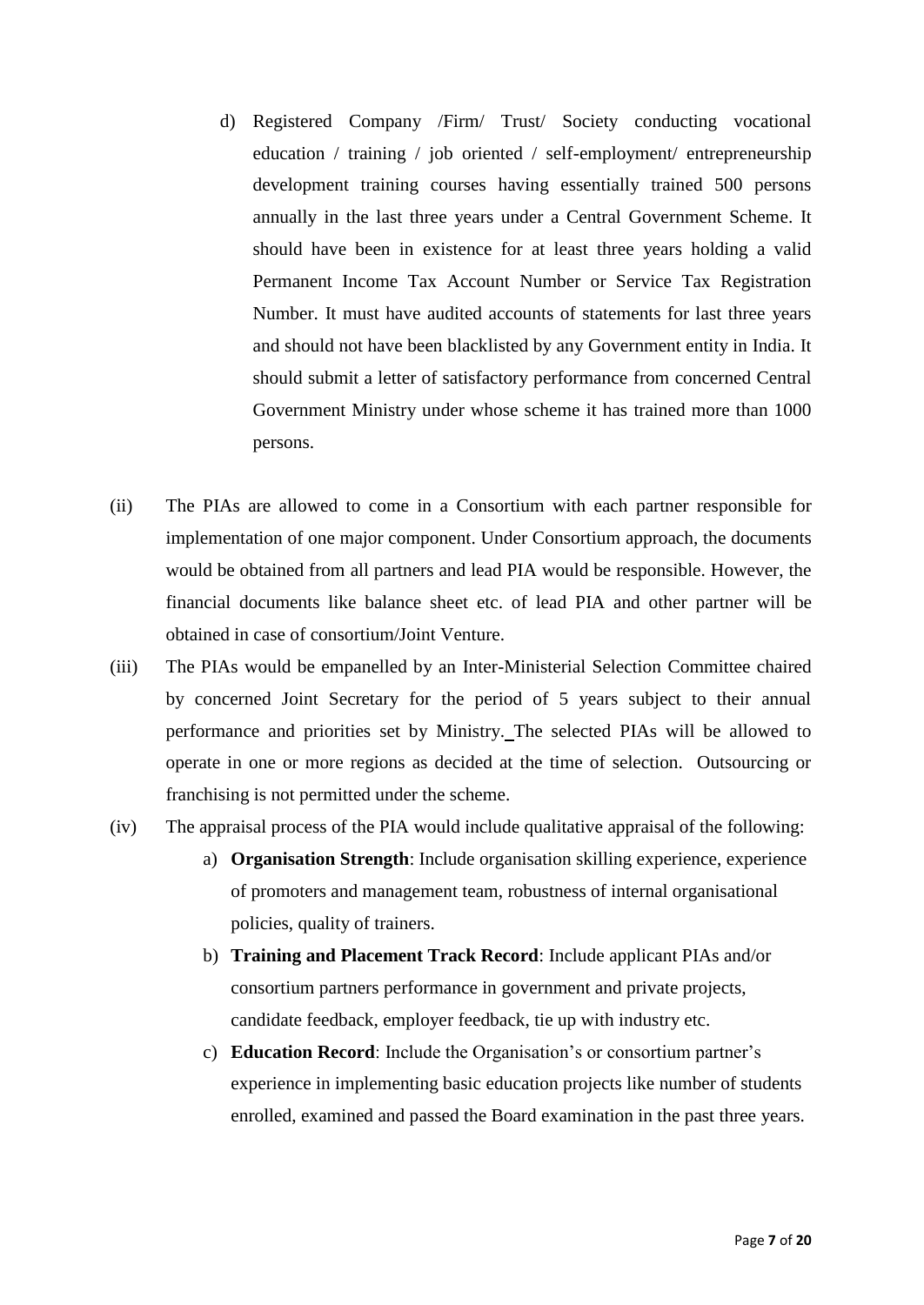- d) **Experience in Minority Areas:** Include evidence of working in minority dominated areas like case studies, strategies adopted, partnering with local groups etc.
- e) **Experience in the Sector:** Past experience of conducting training in the proposed sector, course curriculum and alignment with NSQF
- f) **Experience in the State/Region:** Past experience of conducting training in the proposed state/region. Include mobilisation strategies, tie ups with employers, understanding of micro level demand for skills through skill gap studies.
- g) **Training Infrastructure:** Existing infrastructure for training like labs and machinery etc.
- h) **Education Infrastructure:** Tie-ups with agencies that have infrastructure as mandated in NIOS or any other open Boards.
- i) **Financials:** Financial documents like balance sheet of the PIA or the lead PIA in case of consortium.
- (v) The qualitative appraisal will be followed by physical verification of the PIA where its infrastructure, faculty and financials will be checked by the Project Management Unit setup by the Ministry. In case of more than one organisations being eligible, the partner(s) will be selected on a first come first serve basis once they are able to successfully meet the criteria laid down above. The non price/quality parameters will be used to allot work, in cases where more one than one PIA is wanting to work, at a particular time and location.
- (vi) The empanelment of PIAs will not necessarily lead to award of training work. Fresh empanelment can be called for as per need by the Ministry.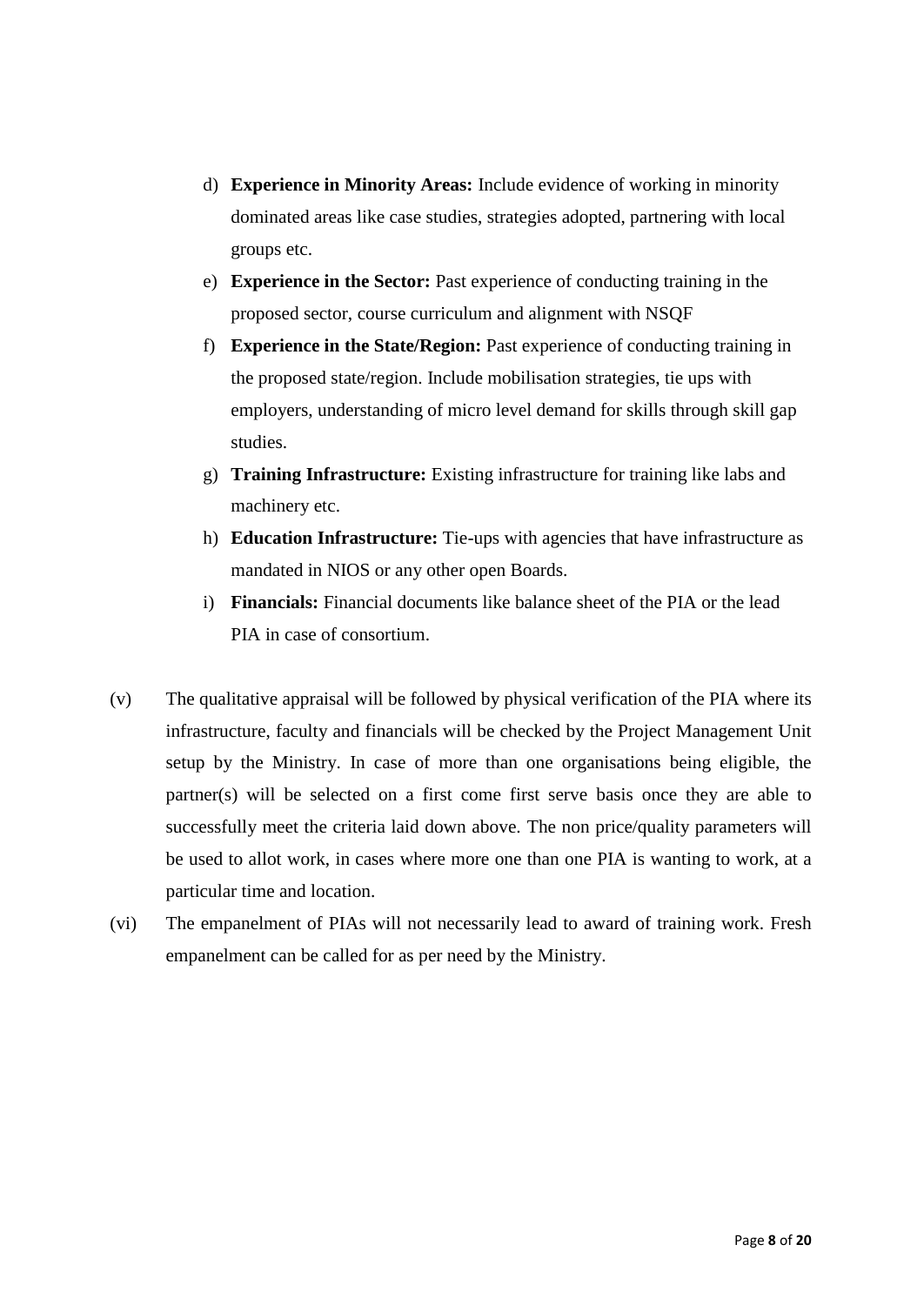# **7 Project Financing**

(i) This is a 100% Central Sector Scheme and will be implemented by the Ministry directly through empanelled eligible organizations. Full cost of the approved projects as per prescribed financial norms would be borne by the Ministry. The cost of various components under the Scheme which would be eligible for funding is given below:

| <b>Broad Items</b>    | <b>Details</b>                                                        |  |  |  |  |
|-----------------------|-----------------------------------------------------------------------|--|--|--|--|
| Mobilisation          | <b>IEC</b> materials                                                  |  |  |  |  |
|                       | Travel                                                                |  |  |  |  |
| Identification and    | Counselling of participants<br>$\bullet$                              |  |  |  |  |
| Selection             | Pre selection screening<br>$\bullet$                                  |  |  |  |  |
| Education             | Enrolment under Open Schooling<br>$\bullet$                           |  |  |  |  |
| (costs as per norms)  | Salary/Remuneration of teachers                                       |  |  |  |  |
| laid down by NIOS)    | Rent and infrastructure<br>$\bullet$                                  |  |  |  |  |
|                       | <b>Teaching Learning Materials</b>                                    |  |  |  |  |
|                       | <b>Equipment and Consumables</b>                                      |  |  |  |  |
|                       | <b>Examination</b> fees                                               |  |  |  |  |
|                       | Administrative cost                                                   |  |  |  |  |
| <b>Skill Training</b> | Local level skill gap analysis                                        |  |  |  |  |
| (As per norms laid    | Rent of space and infrastructure                                      |  |  |  |  |
| down<br>the<br>by     | Remuneration of instructors                                           |  |  |  |  |
| Ministry)             | Equipment and consumables                                             |  |  |  |  |
|                       | <b>Examination</b> fees                                               |  |  |  |  |
|                       | Administrative costs                                                  |  |  |  |  |
| Placement and         | Mobilisation of local industry<br>$\bullet$                           |  |  |  |  |
| Tracking              | Contact with past trainees<br>$\bullet$                               |  |  |  |  |
|                       | Tracking through phone calls and visits<br>$\bullet$                  |  |  |  |  |
| Reporting and         | Regular reporting on progress in terms of targets<br>and<br>$\bullet$ |  |  |  |  |
| monitoring            | expenditure                                                           |  |  |  |  |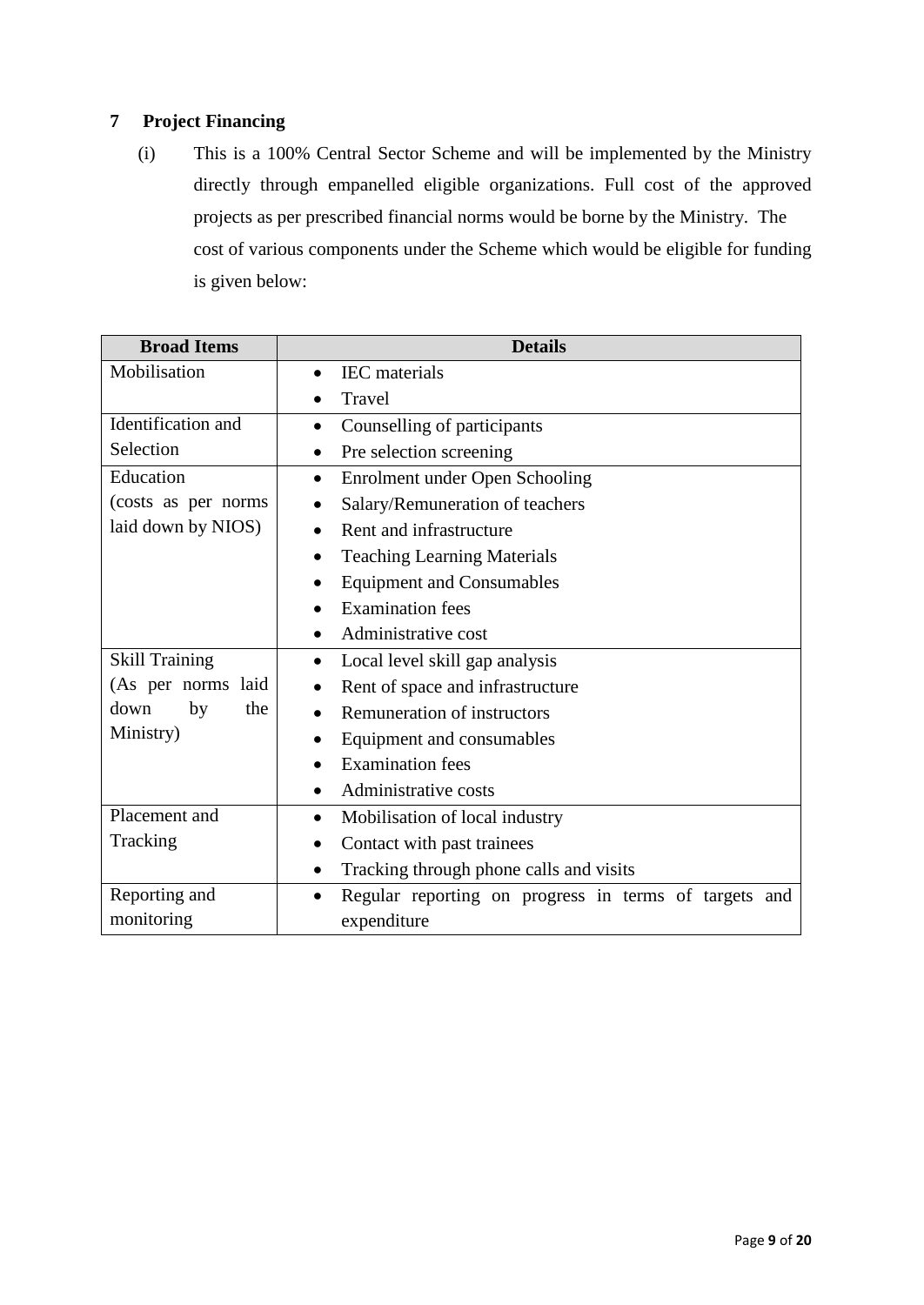(ii) The payment to PIAs will be based on a per-beneficiary basis. An average cost for training each beneficiary is computed as under:

| Average cost per beneficiary to PIAs assuming 100 candidates per location (Figures in Rs.) |                                                                                  |                         |                                                                                                                                                     |  |
|--------------------------------------------------------------------------------------------|----------------------------------------------------------------------------------|-------------------------|-----------------------------------------------------------------------------------------------------------------------------------------------------|--|
| S.No.                                                                                      | <b>Item</b>                                                                      | Cost per<br>beneficiary | <b>Remarks</b>                                                                                                                                      |  |
| $\mathbf{1}$                                                                               | <b>Direct Cost</b>                                                               |                         |                                                                                                                                                     |  |
| 1.1                                                                                        | <b>Teaching cost</b>                                                             |                         |                                                                                                                                                     |  |
|                                                                                            | Rental for the study<br>centre & Maintenance<br>expenses                         | 3,000                   | 500 square feet for 6 classrooms @ of Rs.10 per<br>square feet for the training period, Electricity,<br>Water and housekeeping expenses of the ESCs |  |
|                                                                                            | Salary of teachers, One<br>centre in-charge                                      | 6,900                   | 5 teachers per ESC (1 for each subject) and 1<br>Centre head                                                                                        |  |
|                                                                                            | One Key resource<br>person for 5 Centres<br>and One<br>Admin/MIS/Counsellor      | 700                     | For a group of 5 centres comprising of approx. 500<br>candidates                                                                                    |  |
|                                                                                            | Training the teachers                                                            | 500                     | Refresher program for the 5 subject teachers                                                                                                        |  |
|                                                                                            | <b>Learning Aids</b>                                                             | 1,150                   | Computer labs to be set up in each location<br>comprising of 10 computers and a printer on hiring<br>basis                                          |  |
|                                                                                            | <b>Teaching Aids</b>                                                             | 750                     | Teaching Aids such as projection system, White<br>board, teaching aids and posters etc.                                                             |  |
|                                                                                            | Learning Kit                                                                     | 1,000                   | Stationery including note books and other learning<br>material like geometry box, maps, assignments                                                 |  |
|                                                                                            | <b>Total (1.1)</b>                                                               | 14,000                  |                                                                                                                                                     |  |
| 1.2                                                                                        | <b>Skill Training</b><br><b>Program Cost</b><br>including cost of<br>certificate | 18,000                  |                                                                                                                                                     |  |
|                                                                                            | $Sub - Total (1)$                                                                | 32,000                  |                                                                                                                                                     |  |
| $\overline{\mathbf{2}}$                                                                    | <b>Pass Through costs</b>                                                        |                         |                                                                                                                                                     |  |
| 2(a)                                                                                       | <b>Assessment and</b><br><b>Certification</b>                                    |                         |                                                                                                                                                     |  |
|                                                                                            | <b>Education certification</b><br>under NIOS or<br>equivalent                    | 3,000                   | This will include registration, examination and<br>practical fees for 5 subjects                                                                    |  |
|                                                                                            | Skill assessment and<br>certification                                            | 1,000                   | This is as per SSC/NCVT guidelines<br>(subject to actuals)                                                                                          |  |

# **TABLE 1**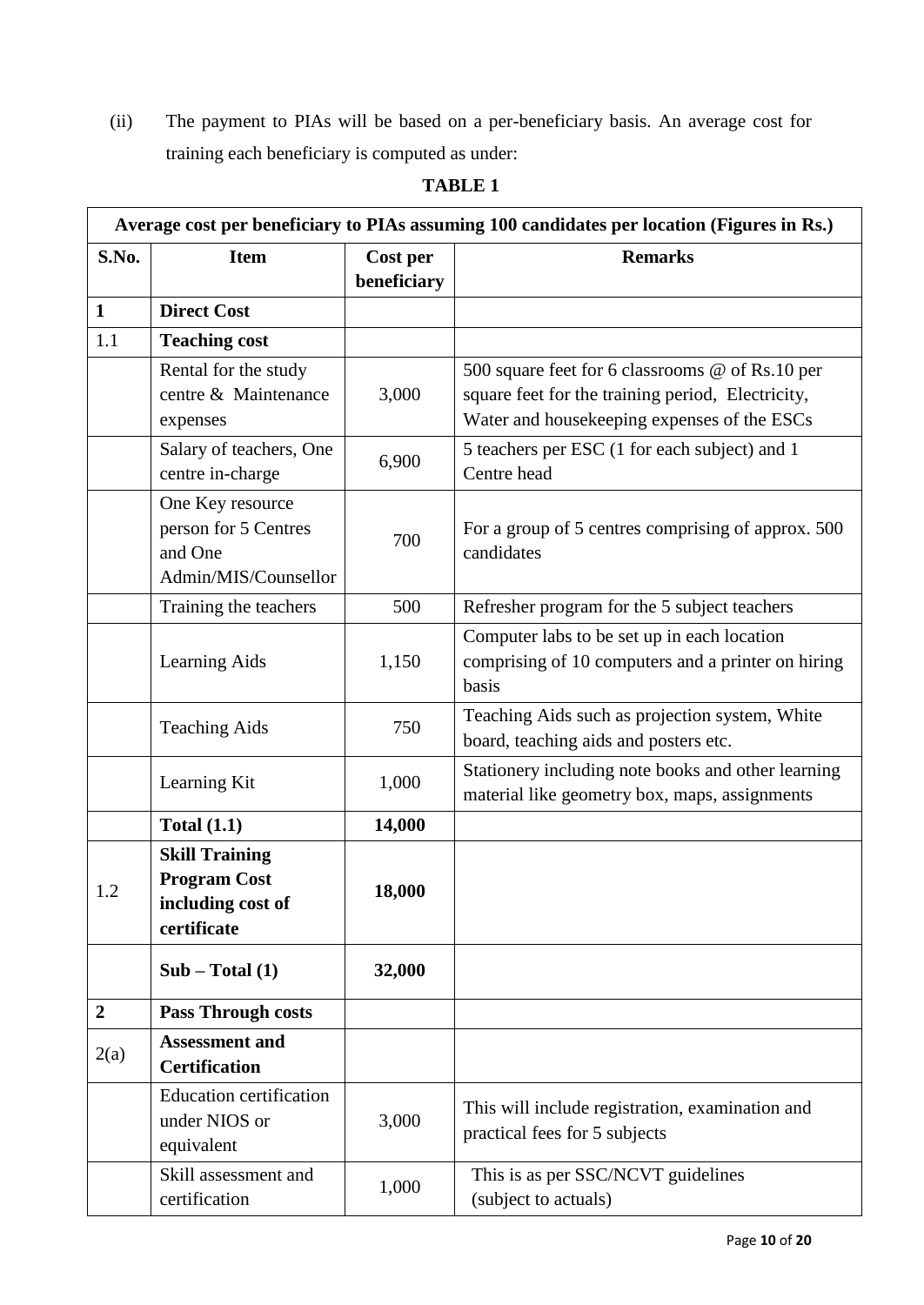| 2(b)            | <b>Beneficiary Support</b>                                   |        |                                                                                                           |
|-----------------|--------------------------------------------------------------|--------|-----------------------------------------------------------------------------------------------------------|
|                 | <b>Stipend</b>                                               |        |                                                                                                           |
|                 | Education                                                    | 6,000  | Rs.1,000 per month for six months                                                                         |
| 4,500<br>Skills |                                                              |        | Rs.1,500 per month for three months                                                                       |
| 2(c)            | <b>Post Placement</b><br><b>Support</b>                      | 4,000  | Rs.2,000 per month for 2 months for the candidates<br>placed as per 'SeekhoAurKamao' scheme<br>guidelines |
|                 | $Sub - Total (2)$                                            | 18,500 |                                                                                                           |
| 3               | <b>Preventive Health</b><br>Check-up and<br><b>Medicines</b> | 1,000  |                                                                                                           |
| 4               | <b>Project Management</b><br>Cost                            | 5,000  | 10% of the Project Cost                                                                                   |
|                 | Total $(1+2+3+4)$                                            | 56,500 |                                                                                                           |

- (iii) The PIAs will be paid at an average rate of Rs. 56,500 *per* beneficiary and will be expected to carry out all modalities associated with the training within this cost. The cost components as shown above are tentative and can be revised as per needs. The skill component of the scheme will be regulated as per common norms (if applicable).
- (iv) The unbundled costs in the table above are only meant as a reference for overall costing, and can be modified. The stipend to the beneficiary will be paid by PIAs in the bank accounts of trainees through electronic transfer. The PIAs would make efforts to enrol trainees for Aadhar through District Administration and link them with bank accounts.
- (v) A preliminary budget for the Scheme is presented below:

| S.No. | <b>Major Head</b>                                                            | <b>Amount</b> | <b>Remarks</b>           |
|-------|------------------------------------------------------------------------------|---------------|--------------------------|
|       |                                                                              | (Rs. crore)   |                          |
| 1.    | <b>Beneficiary Training Costs to PIAs</b>                                    | 565.00        | For 1 lakh beneficiaries |
| 2.    | <b>Project Administration</b>                                                |               |                          |
|       | (a) Project Management Unit<br>including Technical Support<br>Agency         | 40.00         |                          |
|       | <b>Management Information System</b><br>(b)                                  | 5.00          |                          |
|       | $(c)$ Pilot interventions and<br>Monitoring and Evaluation<br><b>Studies</b> | 10.00         |                          |
|       | $(d)$ Advocacy                                                               | 1.50          |                          |
|       | Sub-total                                                                    | $56.50*$      | At 10% of training costs |
| 3.    | Contingency Cost                                                             | 28.25         | At 5% of training costs  |
|       | <b>GRAND TOTAL</b>                                                           | 649.75        |                          |

**TABLE 2**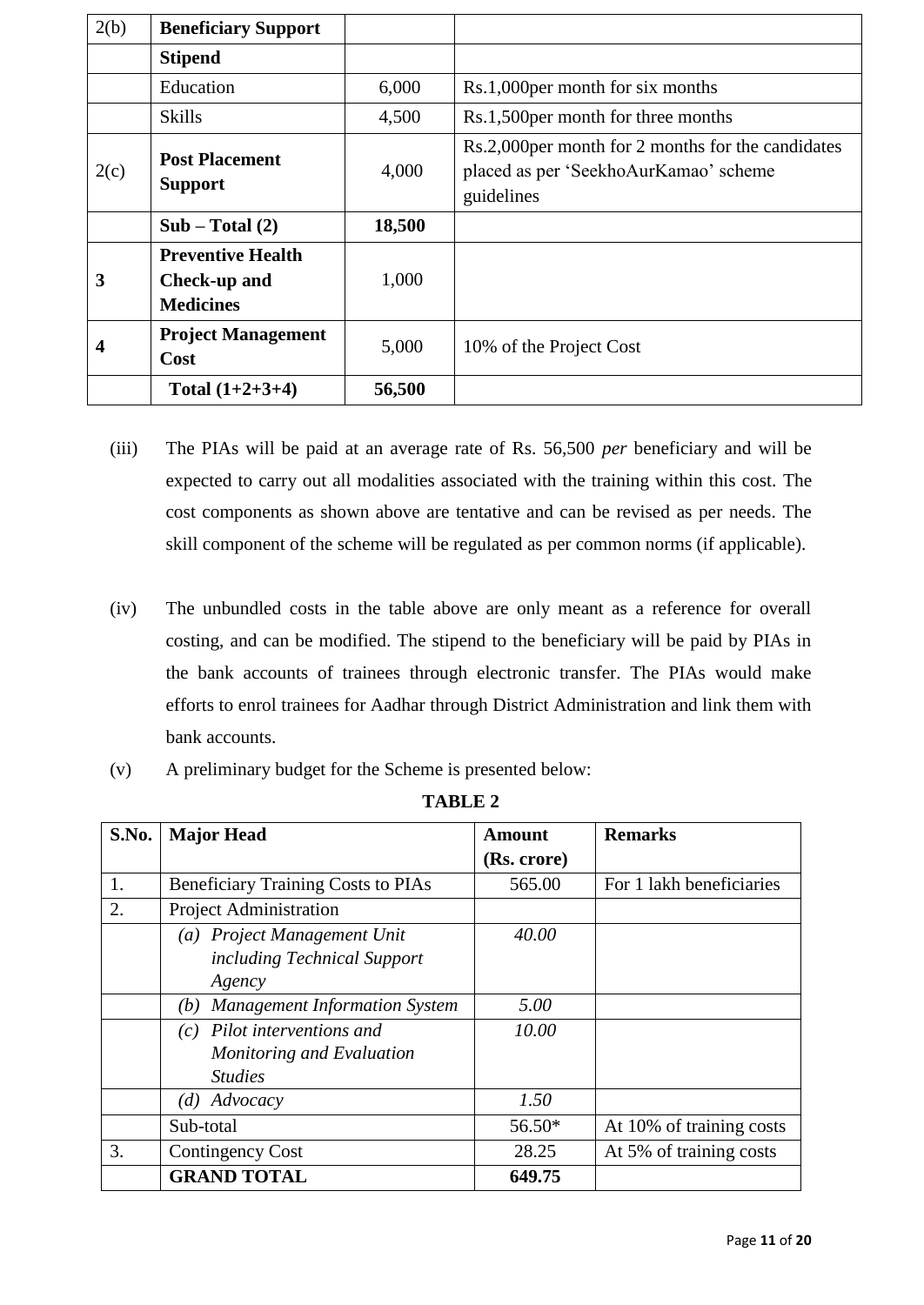\* 10% administrative expenses of the total cost of the project can be re-adjusted as per operational requirement of the scheme within the overall ceiling.

| Year         | <b>Target</b>        | Costs (in Rs. Crore)  |                |             |              |
|--------------|----------------------|-----------------------|----------------|-------------|--------------|
|              | <b>Beneficiaries</b> | Cost to<br><b>PIA</b> | Administration | Contingency | <b>Total</b> |
| Year 1       | 2,000                | 11.30                 | 30.00          | 0.00        | 41.30        |
| Year 2       | 25,000               | 141.25                | 7.50           | 5.00        | 153.75       |
| Year 3       | 30,000               | 169.50                | 7.50           | 10.00       | 187.00       |
| Year 4       | 30,500               | 172.33                | 7.50           | 10.00       | 189.83       |
| Year 5       | 12,500               | 70.63                 | 4.00           | 3.25        | 77.88        |
| <b>TOTAL</b> | 1,00,000             | 565.00                | 56.50          | 28.25       | 649.75       |

#### (vi) The annual targets and costs are computed below:

#### **TABLE 3**

#### *7.1 Release of Funds*

- i. On approval of a project, the funds will be released in three instalments following General Financial Rules. Funds towards release will be disbursed directly to the PIAs by electronic transfer in the account of the PIA.
- ii. The tentative Instalment pattern for fund releases has been described below. The three instalments can be in a *30:50:20* ratio. The payment of instalments may be as per common norms if applicable. Additional components, including a performance incentive may also be added to the payment terms identified below:
	- 1. **First Instalment:** The first instalment will be released after the approval of the project by Ministry of Minority Affairs and the entering into of a Memorandum of Understanding (MoU) between parties.
	- 2. **Second Instalment:** The second instalment will be released subject to the compliance with the following:
		- a) Utilisation of 70 % of the first instalment supported by an Audited Utilization Certificate (UC) submitted to Ministry of Minority Affairs mentioning the total expenditure incurred by NIOS and PIA and continuation of training with at least 70% of initial trainees continuing.
		- b) Submission of audit reports of the project as soon as due.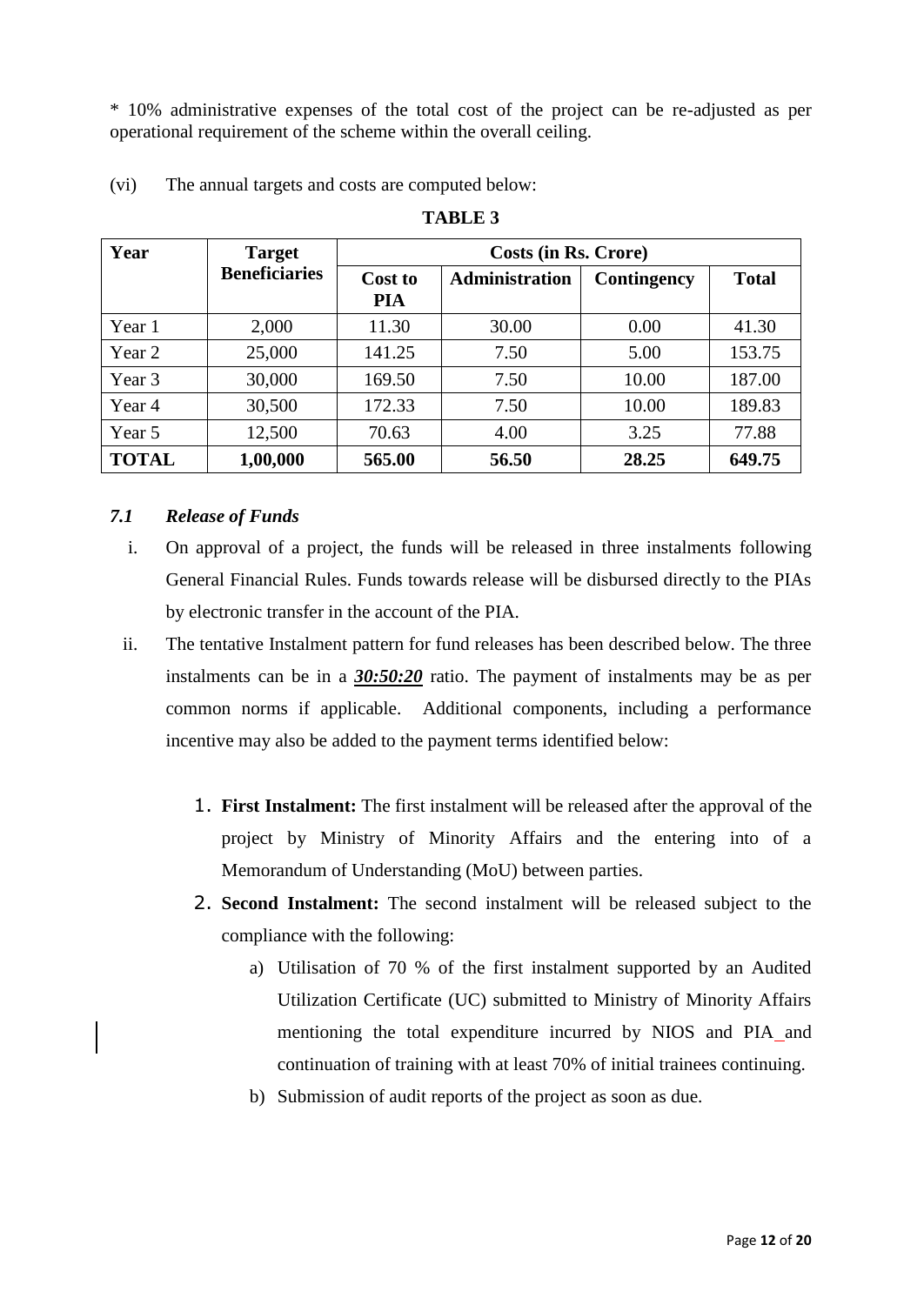- c) The Second instalment will be released on the basis of number of trainees completed training and subsequent adjustments will be made with respect to 1st Instalment.
- d) It would also be linked to the outcomes monitored by PMU.
- 3. **Third Instalment:** The third instalment will be released upon:
	- a) The project completion report as prescribed by the Ministry of Minority Affairs. The project completion means the completion of educational part, skill development of three months, placement of minimum 70% trained candidates within three months of completion of course, and their tracking for one year period. The entire duration of the project cycle would come around more than 2 years. A professional PMU is being set up to assess the outcomes and project completion.
	- b) Submission of the audited Utilization Certificate (UC).
	- c) Deliverables as required in the projects are met and is verified by the PIA through random physical verification of the following
		- **MIS** data both physical and financial achievement
		- Details of placement done in prescribed format.
		- **•** Details of trained candidates self-employed in prescribed format.
		- Details of trained candidates going for higher education in prescribed format

# **8 Project Monitoring and Evaluation**

#### *8.1 Management Information System (MIS)*

- a) A web-based online Management Information System (MIS) will be developed by the Ministry of Minority Affairs consisting of several details such as:
	- (a) Students" enrolment records
	- (b) Teachers' profile
	- (c) Monthly attendance records
	- (d) Dropouts and reasons
	- (e) Assessment reports for monthly tests
	- (f) Re-enrolment of students, if any
	- (g) Placement tracking data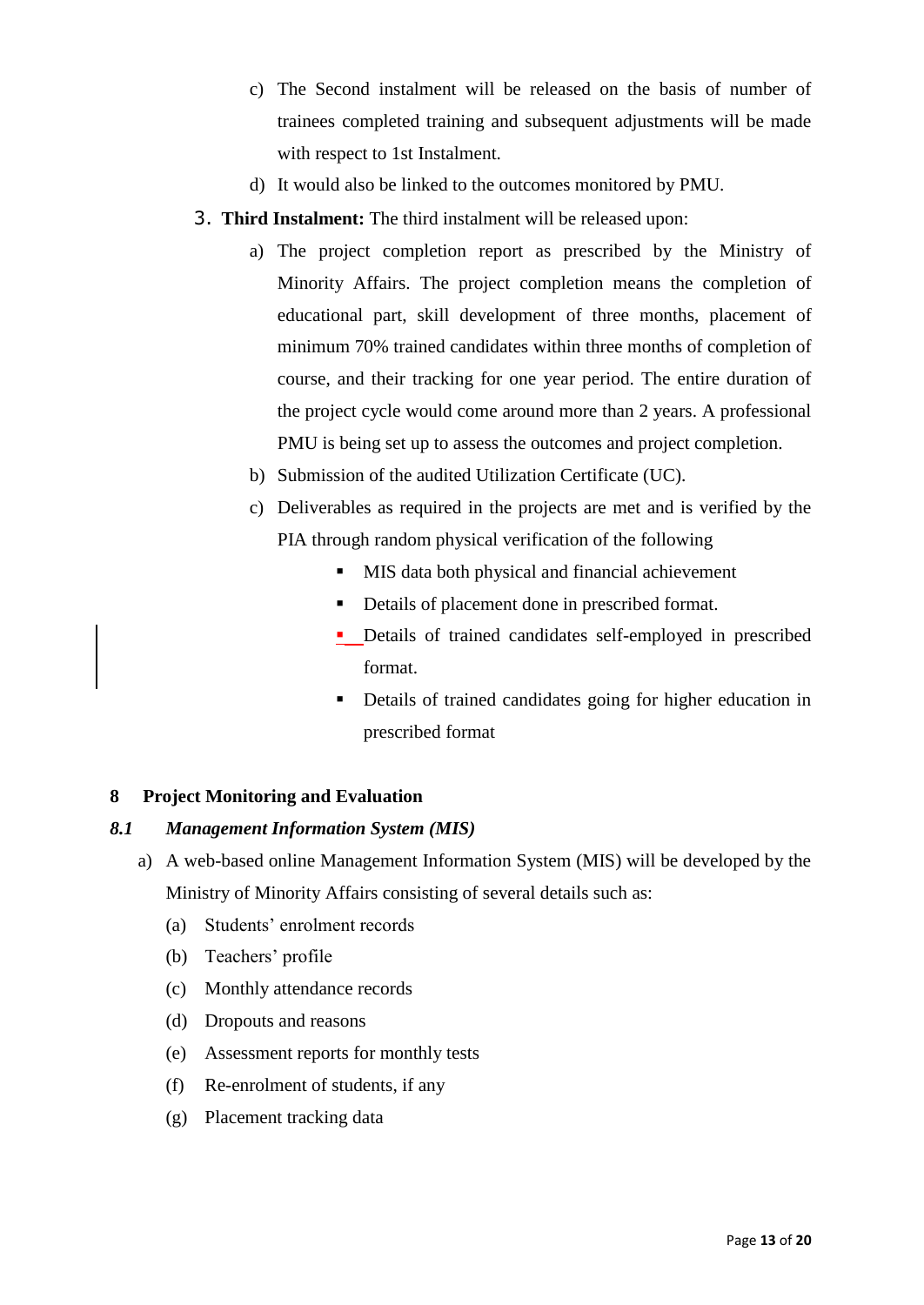- (h) Issues identified during monitoring visits and their rectification
- (i) Any other item suggested by Ministry of Minority Affairs
- b) The PIAs will be responsible for furnishing the records as required by the MIS in appropriate electronic and / or hard copy format on a periodic basis and comply by all requirements as may be set therein. The PIAs will have to maintain participant specific information and meet all applicable reporting requirements. The regularity and quality of entry of information will be prescribed by the Ministry as required.
- c) The CCTV recording of training programmes will be maintained by PIAs for record purpose and cross checking. The Bio-metric attendance (Aadhar based) and GIS tagging of centres will also be done by PIA.
- d) The PIA would maintain tracking data for one year after completion of training and would maintain the same on the MIS to monitor the progress of trainees.
- e) The MIS portal will also allow online application by candidates who wish to avail the benefits under this scheme, and by mobilizers who wish to register such candidates as beneficiaries. The MIS portal will also be publicised widely as part of the advocacy efforts of the scheme and will be made available through the Common Service Centres (CSCs) of the National e-Governance Plan (NeGP) and National labour Market Information System (LMIS) which is being developed by the Ministry of Skills Development and Entrepreneurship.
- f) Project Management Unit (PMU) will conduct overall monitoring and evaluation for the scheme including the project appraisal, annual bench marking surveys etc. In addition, the State Government will have a right to inspect the projects. The inspection report will be submitted to the Ministry by the State Government in the prescribed format. Third party monitoring by independent agencies may also be envisaged. Release of  $2<sup>nd</sup>$  Instalment would be linked to the outcomes monitored by PMU.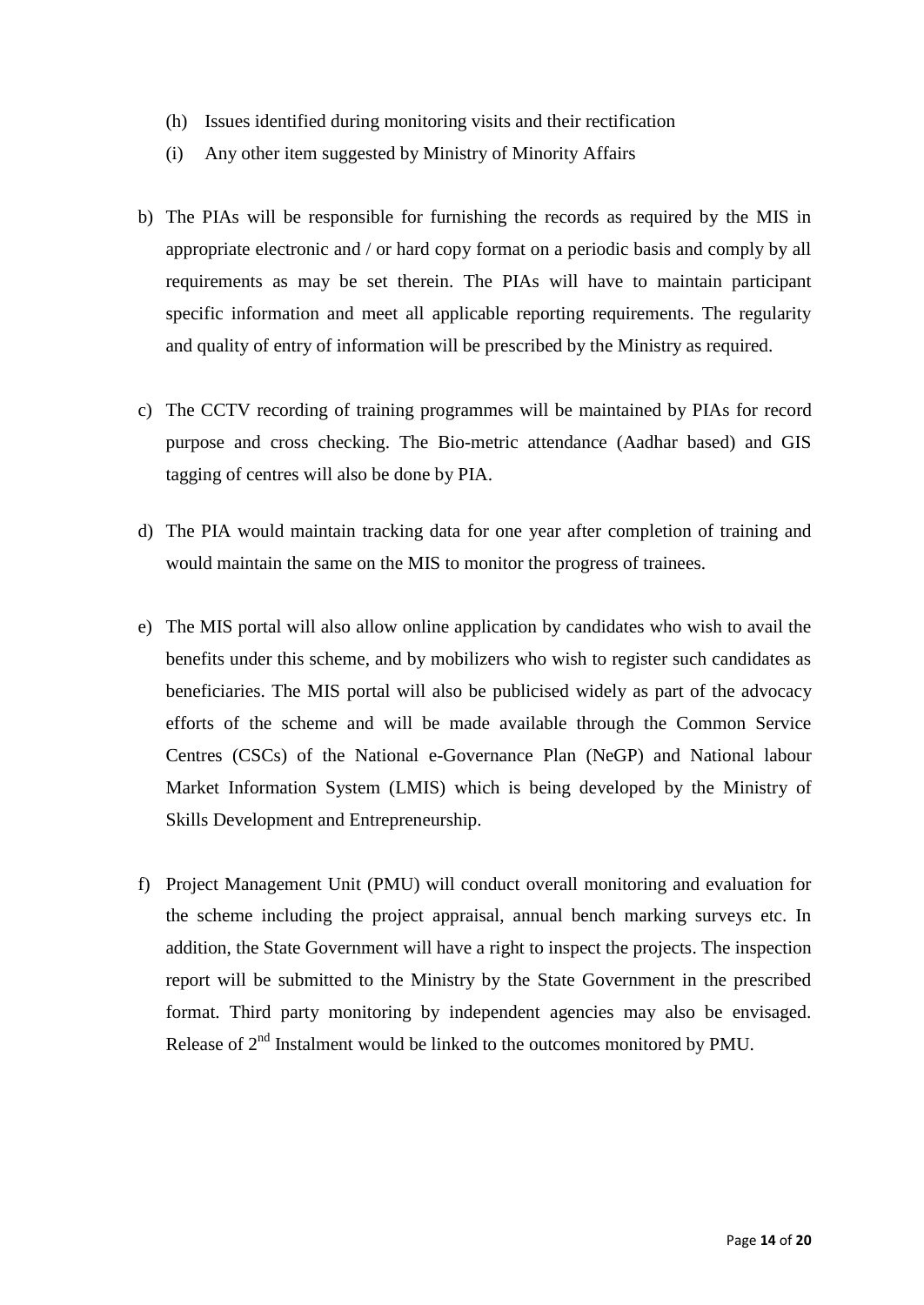#### *8.2 Supervision and Quality Management*

- i. Ministry of Minority Affairs may authorize the PIA or any other Agency to conduct concurrent monitoring and random checking of physical and financial reports on the MIS. The training centres would be geo-tagged so that their location is readily available on Google Maps. The inspection team can directly reach the centre without any local assistance. Also, same data can be put up on MIS portal, which can be used by candidates to search a centre in their vicinity. The MIS will also have a special feature by which the visiting team can directly upload photos of the centre visited.The information gathered from this will be fed into the decision making process for further sanctions and release of funds under the Scheme. Monitoring may entail random visits to training centres and validation of:
	- a) Presence of minimum infrastructure supposed to be present as per due requirements.
	- b) MIS entries by utilizing appropriate methods to certify the veracity of beneficiaries.
	- c) Facts about training, placement and retention of those candidates from the residing area who were trained under the scheme by meeting the beneficiaries and / or members of the beneficiaries' family.
- ii. The Ministry may also engage specialized agencies in the field of education and skill development through the PMU set up for the purpose as Knowledge Partner(s) as and when necessary.

# *8.3 Benchmarking Surveys and Scheme Appraisal*

The Ministry will undertake annual benchmarking surveys by a third party to assess the impact of the scheme, and fine tune its strategy and / or target areas and population. These surveys will include quantitative and qualitative surveys, rigorous impact evaluations etc. The scheme will also support pilot interventions to identify the optimal additional support that needs to be provided to meet the program to be successful.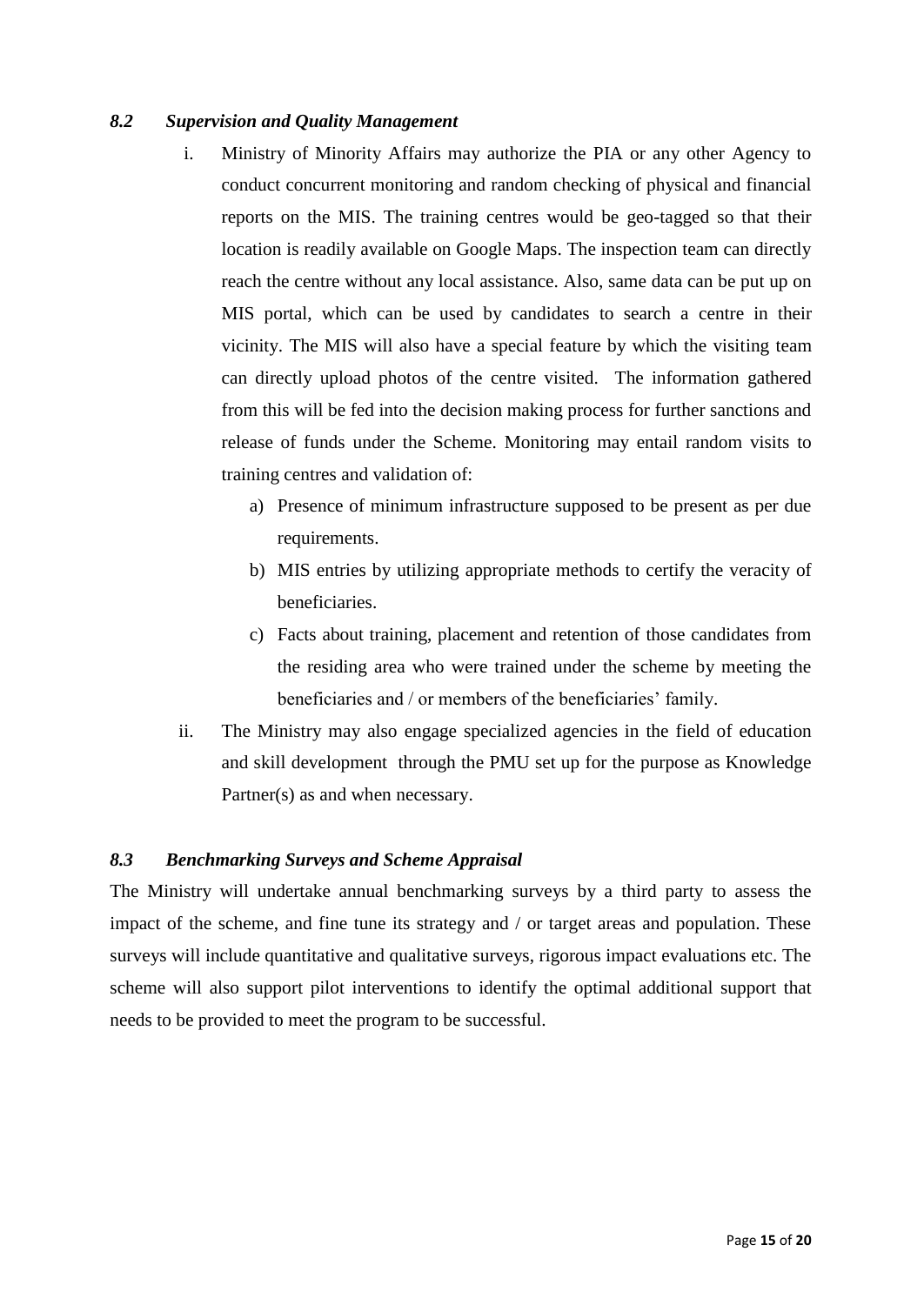#### **9 Administrative Arrangements**

#### *9.1 Steering Committee*

- (i) The Project will be guided by a Steering Committee which will be set up at the Ministry of Minority Affairs for all key decisions related to scheme implementation. The Committee will be chaired by the Secretary, Ministry of Minority Affairs, and will have the following composition:
	- (a) Secretary, Ministry of Minority Affairs *Chairperson*
	- (b) Chairman, National Institute of Open Schooling (or his / her nominee)
	- (c) Joint Secretary, Ministry of Skill Development & Entrepreneurship
	- (d) Director General, National Skill Development Agency
	- (e) CEO, National Skill Development Corporation
	- (f) Joint Secretary, National Commission for Minorities
	- (g) Managing Director, National Minorities Development & Finance Corporation
	- (h) Two members nominated by the Government of India with particular expertise in education and skills training
	- (i) Three members nominated respectively by CII, FICCI, and ASSOCHAM
	- (j) Financial Advisor to Ministry of Minority Affairs (or his / her nominee)
	- (k) Project Coordinator of the PMU *Member Secretary*
- (ii) The Steering Committee will, inter-alia, discharge the following functions:
	- (a) Guiding the work of the Project Management Unit (PMU);
	- (b) Reviewing and approving the Annual Work Plan and Budget (AWPB) of the PMU;
	- (c) Reviewing implementation progress periodically;
	- (d) Approving any additional guidelines, changes, and modifications with respect to scheme implementation including beneficiary identification, training delivery, engagement terms for Programme Implementing Agencies (PIAs), etc.; and
	- (e) Take decisions on any other matter escalated by the PMU.
	- (ii) The Steering Committee will meet twice a year, although ad hoc meetings may be convened by the Chairperson based on needs.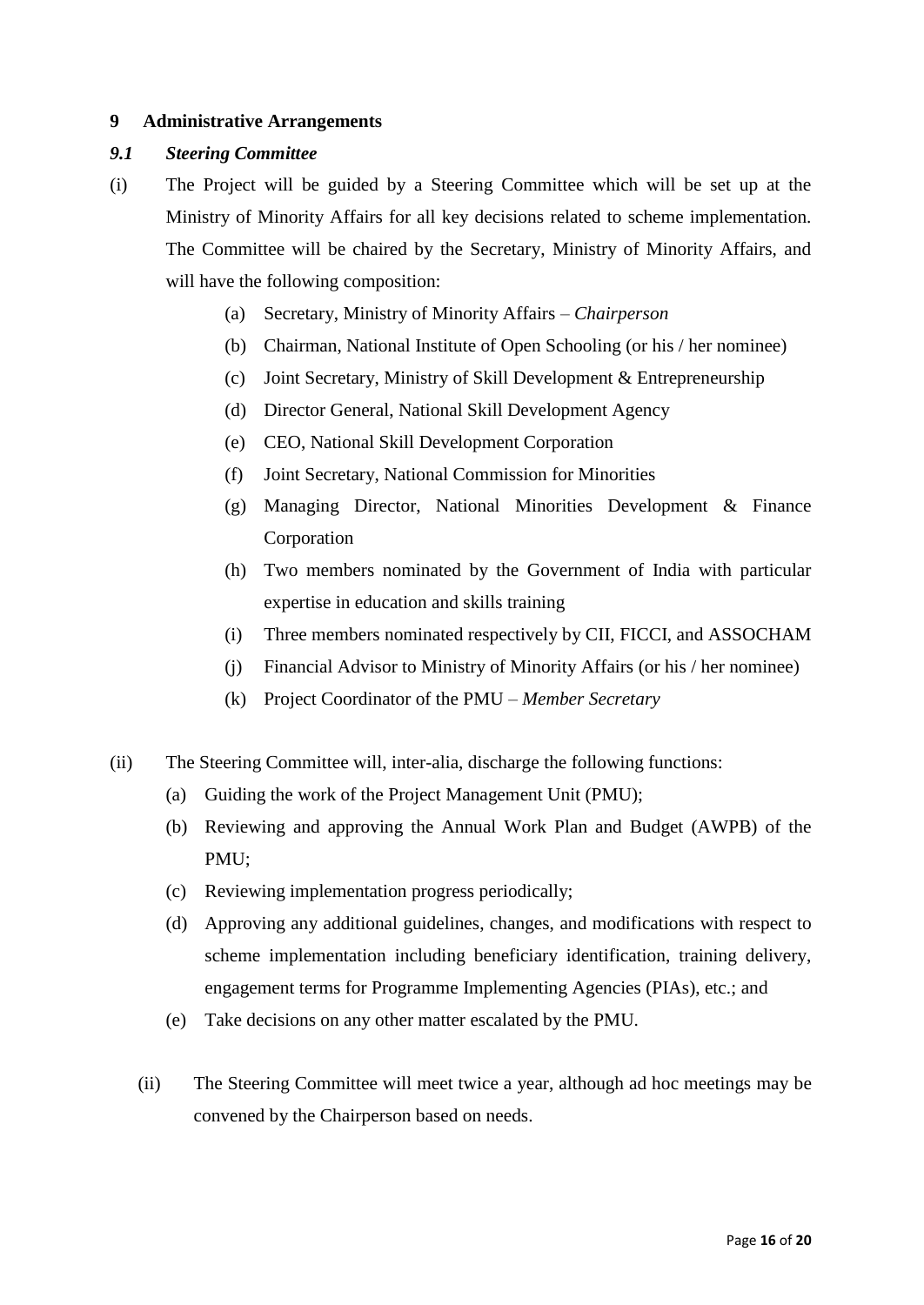#### *9.2 Project Management Unit (PMU)*

- i. The day to day functions will be managed by Project Management Unit (PMU) set up within the Ministry consisting of technical experts hired for the purpose.
- ii. The PMU will, inter-alia, discharge the following functions:
	- (a) Being responsible and accountable for project implementation, day-to-day management and coordination, and for meeting all administrative and legal requirements;
	- (b) Developing an Annual Work Plan and Budget (AWPB) for Steering Committee approval;
	- (c) Selection / termination for the PIAs and notifying the same;
	- (d) Reviewing the functioning of PIAs, managing their engagement, processing and approving all disbursements to them;
	- (e) Undertaking Advocacy and IEC (Information, Education & Communication) efforts for better beneficiary targeting and enrolment to the scheme;
	- (f) Setting up Quality Assurance Standards for the Scheme
	- (g) Conducting overall monitoring and evaluation for the scheme, including the project appraisal, annual benchmarking surveys etc.;
	- (h) Developing and launching a Management Information System (MIS) for the scheme, periodically reviewing the MIS reports, and identifying and implementing any necessary action items; and
	- (i) Take up any other activity as required for smooth implementation of the scheme.

#### **10 Application Procedure of PIAs**

- i. Ministry will invite Expression of Interest (EoI) for empanelment through newspapers and official website of the Ministry from organisations/institutions.
- ii. The EoIs will be examined by a Sanctioning Committee of the Ministry for empanelment. The empanelment would be valid for entire scheme period. However, Ministry reserves the right to cancel empanelment at any stage without any notice.
- iii. Ministry may empanel organisations every financial year as per requirement.
- iv. Ministry may verify the credentials of the applicant organisations through a Technical Support Agency.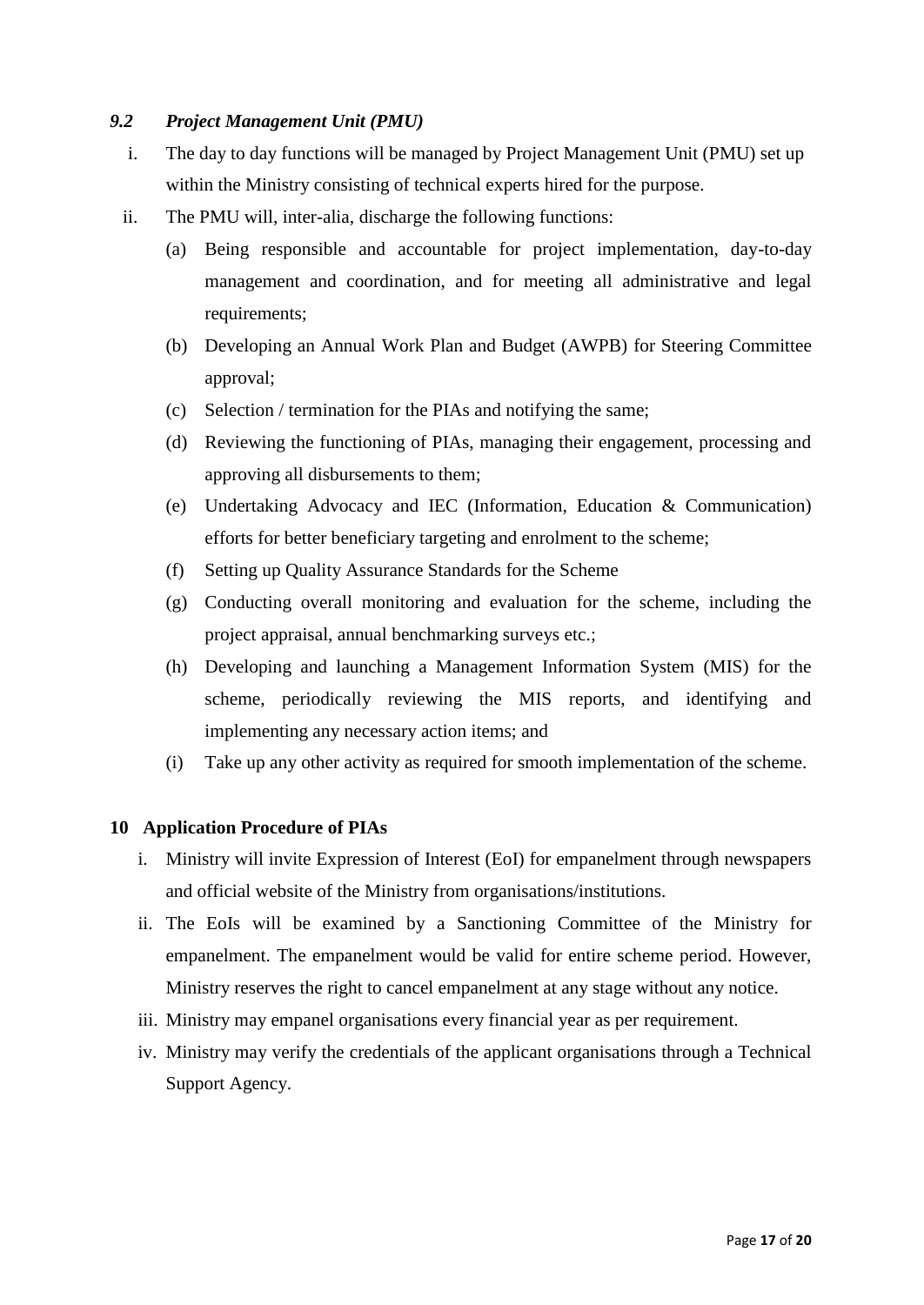- v. Proposals of the empanelled organisations will be considered by the Sanctioning Committee. Proposals recommended by the Sanctioning Committee will be approved by the Secretary, Minority Affairs.
- vi. The Ministry also reserves the right to modify the application procedure.

#### **11 Roles and Responsibilities of PIAs**

The detailed roles and responsibilities of the PIAs will be identified in the MoU that will eventually be signed between the parties. A sample list of roles and responsibilities is provided below:

#### *11.1 Education and Training Responsibilities*

- (a) Conduct a preliminary study of catchment areas to understand the composition of the demographic, education levels and aspirations of the youth.
- (b) Mass counselling and mobilization drives to create awareness amongst the minority community about the program and their successful enrolment into the program
- (c) Mapping the requirements of the beneficiaries and program objectives vis-à-vis market demand. The Skill Gap Study can be taken as a base for this.
- (d) Conducting eligibility tests, counselling, pre-training induction programmes etc. for beneficiaries.
- (e) Conducting structured classes for academic education as per the syllabus of NIOS or any other State Board which allow open education.
- (f) Making available a pool of high quality infrastructure, and duly qualified and experienced teachers / facilitators in project areas for effective implementation.
- (g) Building market linkages for the placement of the trainees in wage employment.
- (h) Activating mechanisms in conjunction with industry for "Job fairs" and "Job counselling" in order to spread awareness, create choice and ensure that the poor and vulnerable are adequately catered to in the training process.
- (i) Building a program brand for advocacy and awareness generation.

#### *11.2 Placement and Post-Placement Support*

(a) Placement assistance and counselling will be offered to all candidates and placement must be ensured for minimum of 70% of certified candidates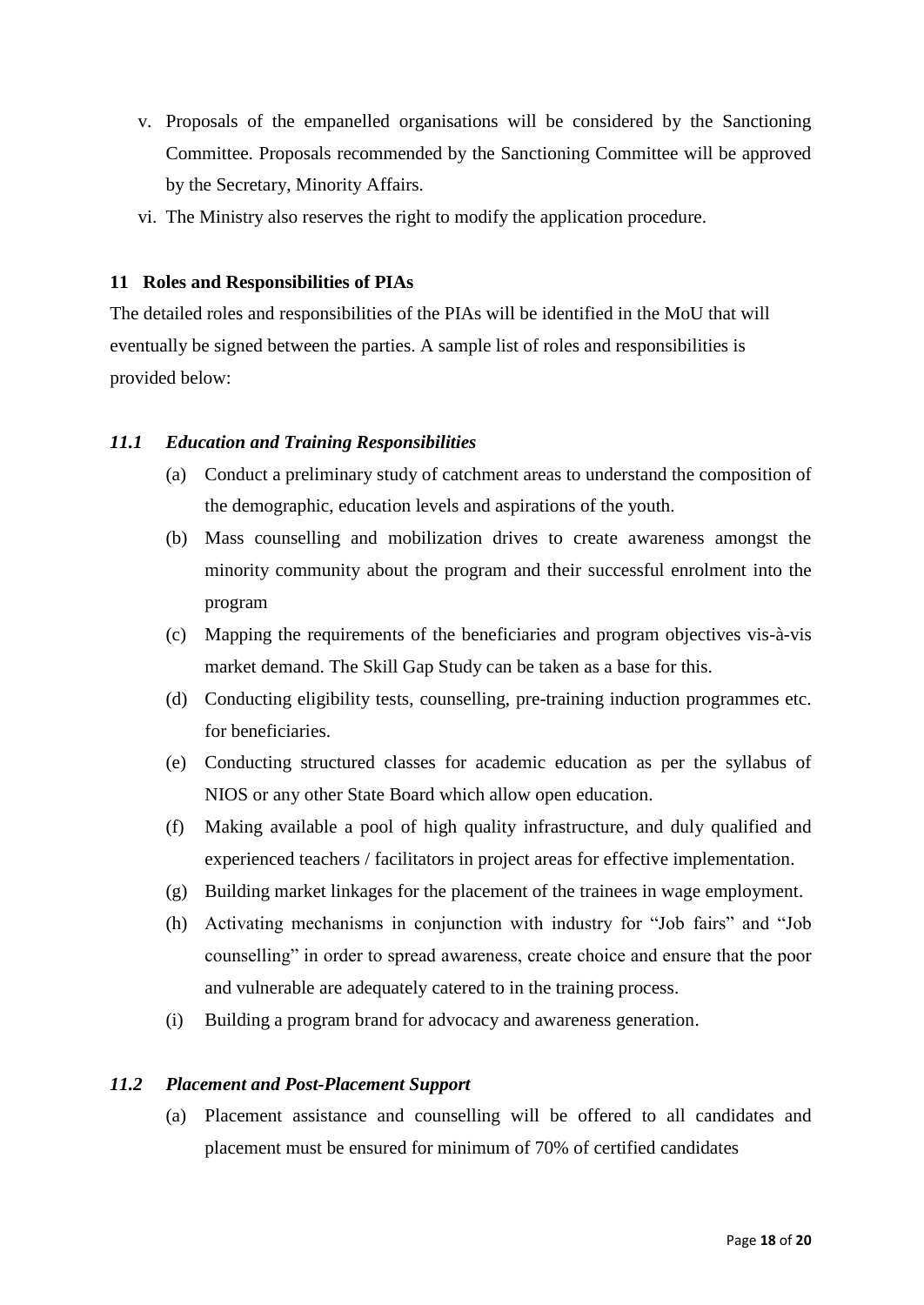- (b) including self-employment and / or admission for higher studies and at least 50% in organized sector.
- (c) The term "organized sector" for the purposes of this scheme will imply occupations that are covered under Employee State Insurance (ESI) Scheme and have Provident Fund (PF) benefits.
- (d) Placement, as far as possible, should be made with minimum dislocation.
- (e) The timely distribution of monetary support to candidates is one of the key responsibilities of the PIA under Post Placement Support (PPS).
- (f) On account of the fact that some sectors like construction are not very organized but payment mostly exceed the organized sector; informal sector jobs would be considered subject to the following stipulations:
	- i. Acquisition of a particular job recognized skill by the candidate; and
	- ii. Valid future progression offered by the job.
- (g) The placement in the informal sector should be considered only if the following conditions are met:
	- i. An offer letter assuring the minimum wages of the state.
	- ii. Certificate from the employer that wages have been paid as per the minimum wages; and
	- iii. The job should not be purely temporary and must have stability that which means termination of job will be done with proper notice period.
- (h) One of the following documents would be treated as proof of placement.
	- i. Salary slips issued by employer.
	- ii. Statement of bank account of candidate with credits of salary.
	- iii. Letter with name of candidate and salary details.
- (i) PIA has to ensure Post placement tracking and monitoring, the extent of retention in the new jobs for a period of one year.
- (j) The PIA should provide Post Placement Support to provide the candidates in settling down and taking care of their needs in the initial stage of their employment.